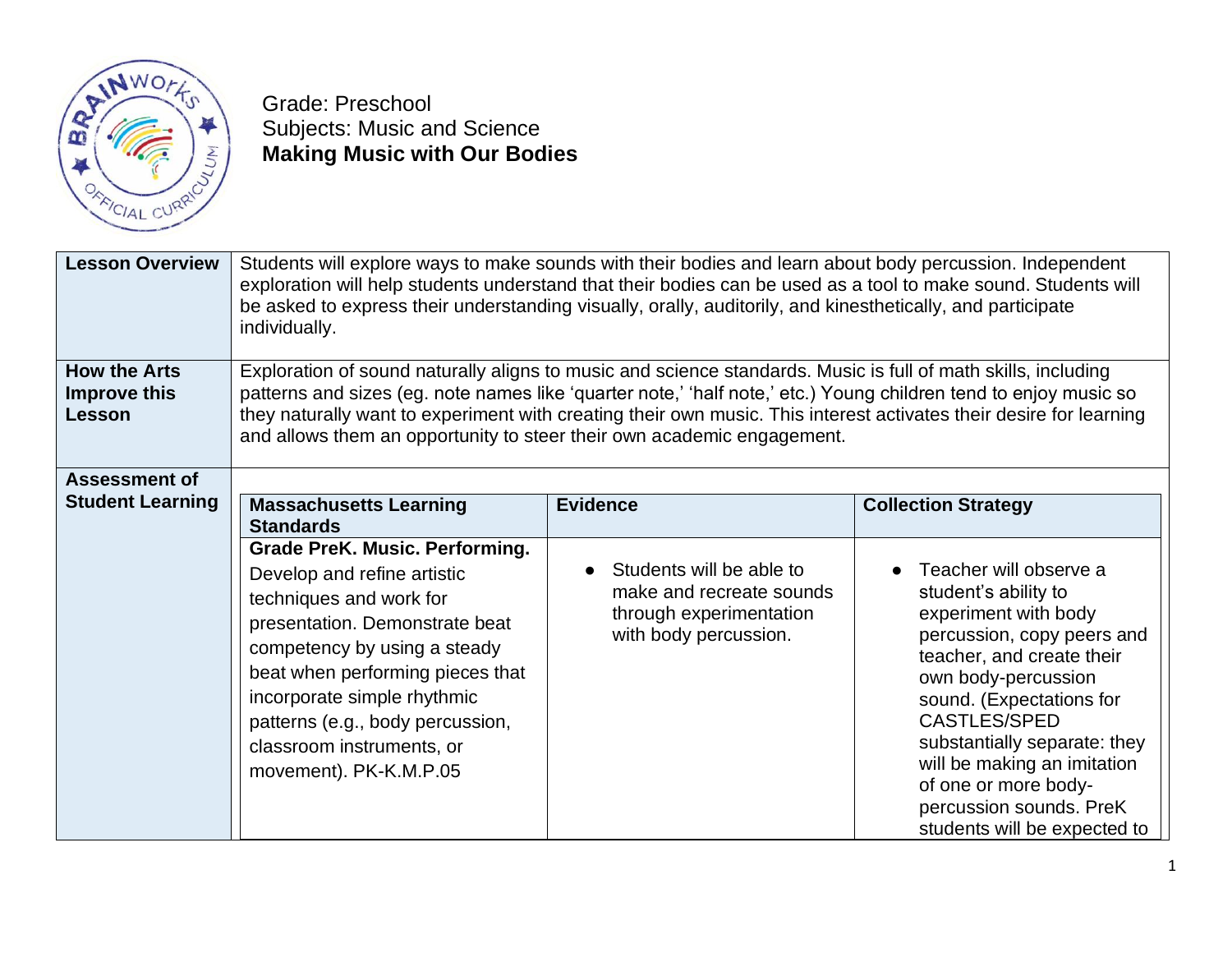| <b>Grade PreK. Physical Sciences.</b><br><b>Waves and Their Applications in</b><br><b>Technologies for Information</b><br><b>Transfer.</b><br>Investigate sounds made by<br>different objects and materials and<br>discuss explanations about what is<br>causing the sounds. Through play<br>and investigations, identify ways to<br>manipulate different objects and<br>materials that make sound to<br>change volume and pitch. PreK-<br>PS4-1(MA). | Students will be able to<br>$\bullet$<br>experiment with body<br>percussion, including<br>simple rhythmic patterns. | create one self-created<br>sound.)<br>Data collection sheets will<br>be used to document.<br>Teacher will observe<br>$\bullet$<br>students experimenting with<br>body percussion, including<br>comparing and contrasting;<br>making; and replicating<br>simple rhythmic patterns<br>(eg. "clap hands two<br>times"), initiated by either<br>teacher or peers. |  |
|-------------------------------------------------------------------------------------------------------------------------------------------------------------------------------------------------------------------------------------------------------------------------------------------------------------------------------------------------------------------------------------------------------------------------------------------------------|---------------------------------------------------------------------------------------------------------------------|---------------------------------------------------------------------------------------------------------------------------------------------------------------------------------------------------------------------------------------------------------------------------------------------------------------------------------------------------------------|--|
| $\bullet$                                                                                                                                                                                                                                                                                                                                                                                                                                             |                                                                                                                     |                                                                                                                                                                                                                                                                                                                                                               |  |
| How can you create a simple rhythmic pattern?                                                                                                                                                                                                                                                                                                                                                                                                         |                                                                                                                     |                                                                                                                                                                                                                                                                                                                                                               |  |
| Instruments create sounds when they are shaken, hit, rubbed, or scraped.<br>$\bullet$                                                                                                                                                                                                                                                                                                                                                                 |                                                                                                                     |                                                                                                                                                                                                                                                                                                                                                               |  |
|                                                                                                                                                                                                                                                                                                                                                                                                                                                       |                                                                                                                     |                                                                                                                                                                                                                                                                                                                                                               |  |
| Our bodies can be used to replicate the percussion instruments/sounds. (Examples: tapping, slapping,<br>clapping, stomping)                                                                                                                                                                                                                                                                                                                           |                                                                                                                     |                                                                                                                                                                                                                                                                                                                                                               |  |
| videos of body percussion (see list in resources)<br>$\bullet$                                                                                                                                                                                                                                                                                                                                                                                        |                                                                                                                     |                                                                                                                                                                                                                                                                                                                                                               |  |
|                                                                                                                                                                                                                                                                                                                                                                                                                                                       |                                                                                                                     |                                                                                                                                                                                                                                                                                                                                                               |  |
| percussion instruments such as rhythm sticks, triangle, drum, xylophone and tambourine.                                                                                                                                                                                                                                                                                                                                                               |                                                                                                                     |                                                                                                                                                                                                                                                                                                                                                               |  |
| Music Vocabulary:                                                                                                                                                                                                                                                                                                                                                                                                                                     |                                                                                                                     |                                                                                                                                                                                                                                                                                                                                                               |  |
|                                                                                                                                                                                                                                                                                                                                                                                                                                                       |                                                                                                                     |                                                                                                                                                                                                                                                                                                                                                               |  |
|                                                                                                                                                                                                                                                                                                                                                                                                                                                       |                                                                                                                     |                                                                                                                                                                                                                                                                                                                                                               |  |
| body percussion                                                                                                                                                                                                                                                                                                                                                                                                                                       |                                                                                                                     |                                                                                                                                                                                                                                                                                                                                                               |  |
|                                                                                                                                                                                                                                                                                                                                                                                                                                                       | triangles)<br>instrument<br>pattern<br>percussion                                                                   | Why do sounds sound different or the same?<br>Instruments can be used to create a simple rhythmic pattern. (Examples: xylophone, tambourine, drums,<br>visuals representing movements                                                                                                                                                                         |  |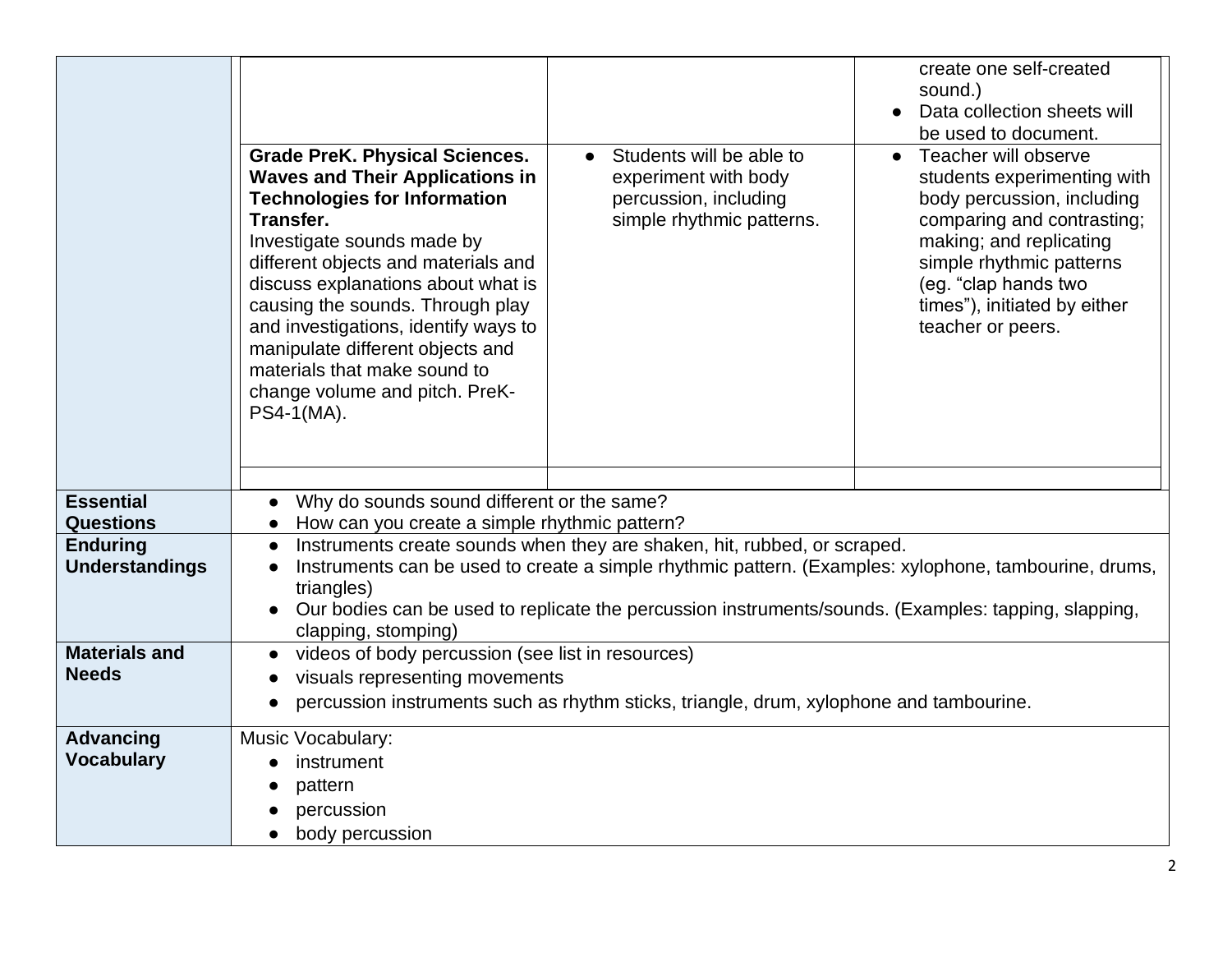| <b>Support &amp;</b><br><b>Accommodations</b><br><b>Inspired by</b><br><b>Universal Design</b><br>for Learning | rhythm<br>$\bullet$<br>tambourine<br>solid<br>timed movements<br>Use of visuals<br>$\bullet$<br>Use of videos<br>$\bullet$<br>Hands-on use of instruments<br>Listening to music                                                                                                                                                                                                                                                                                                                                                                                                                                                                                                                                                                                                                                                                                                                                                                                                                                                                                                                                                                                                                                                                                                                                                                                                                                                                                                                                                                                                                                                                                                                                                                                                                                                                                                                                                                                                                                                                                                                                                                                                                                                                                                                                                                                                                                                                                                                                                                                                                       |
|----------------------------------------------------------------------------------------------------------------|-------------------------------------------------------------------------------------------------------------------------------------------------------------------------------------------------------------------------------------------------------------------------------------------------------------------------------------------------------------------------------------------------------------------------------------------------------------------------------------------------------------------------------------------------------------------------------------------------------------------------------------------------------------------------------------------------------------------------------------------------------------------------------------------------------------------------------------------------------------------------------------------------------------------------------------------------------------------------------------------------------------------------------------------------------------------------------------------------------------------------------------------------------------------------------------------------------------------------------------------------------------------------------------------------------------------------------------------------------------------------------------------------------------------------------------------------------------------------------------------------------------------------------------------------------------------------------------------------------------------------------------------------------------------------------------------------------------------------------------------------------------------------------------------------------------------------------------------------------------------------------------------------------------------------------------------------------------------------------------------------------------------------------------------------------------------------------------------------------------------------------------------------------------------------------------------------------------------------------------------------------------------------------------------------------------------------------------------------------------------------------------------------------------------------------------------------------------------------------------------------------------------------------------------------------------------------------------------------------|
| <b>Lesson Plan</b><br><b>Progression</b><br><b>Details</b>                                                     | Peer interaction/teaching<br>$\bullet$<br>Introduction:<br>• Teacher will hold up a drum and ask the students "Does anyone know what kind of instrument a drum<br>is?" (DOK 1 - recall)<br>Teacher asks "What do I need to do to make a sound from the drum?" (DOK 2 - infer) Students may say<br>you have to hit it or bang it. Teacher asks "Can anyone think of another instrument that we may hit or<br>bang?" (DOK 1 - recall) After hearing some student answers, the teacher can hold up pictures of the<br>instruments that students might have mentioned. Help students to see which instruments may be similar.<br>Introduce the term percussion to the students. Explain that percussion is a word to describe the sound<br>created when you strike one solid item against another. What does the word solid mean? (DOK 1-<br>define) For students who do not understand the word teacher can show items in the room that are solid.<br><b>Percussion</b> also means certain instruments that can be played. Teacher asks "Does anyone know of an<br>instrument that might be called a percussion instrument?" (DOK 2- infer) Tell students the drum is a<br>percussion instrument because you hit it to make a sound. If students name some instruments that are<br>percussion either show the instrument (if it's available) or show a picture of the instrument. Show the<br>students a tambourine. Ask for a volunteer to make a sound. Ask students, "How did<br>make that<br>sound?" (DOK 2 - infer) "Now give the tambourine to a friend. Can you think of a way to make a<br>different sound with the instrument?" (DOK 3 - investigates) "Do you think the sound ended up being<br>the same or different? Why or why not?" (DOK 3 - tests hypotheses, investigates) Students and<br>teachers will try out different instruments (triangle, drum, maracas, xylophone). Interject questions such<br>as: "How are sounds from that the same or different? How can you tell?" (DOK 2 - compare and<br><b>contrast)</b> "What do you think would happen if we did (show different ways of making a<br>sound)?" (DOK 3 - predict) "What kinds of sounds do you hear?" (DOK 1 - describe) "How do some of<br>the sounds make you feel? Why?" (DOK 2 - explain with example)<br>Teacher tells the students "Today we are going to experiment with body percussion. Does anyone<br>have a guess or possible idea of what that might mean?" (DOK 3 - draw conclusion) Explain that body<br>percussion is when we use our bodies like an instrument. "What do you think using our body as an |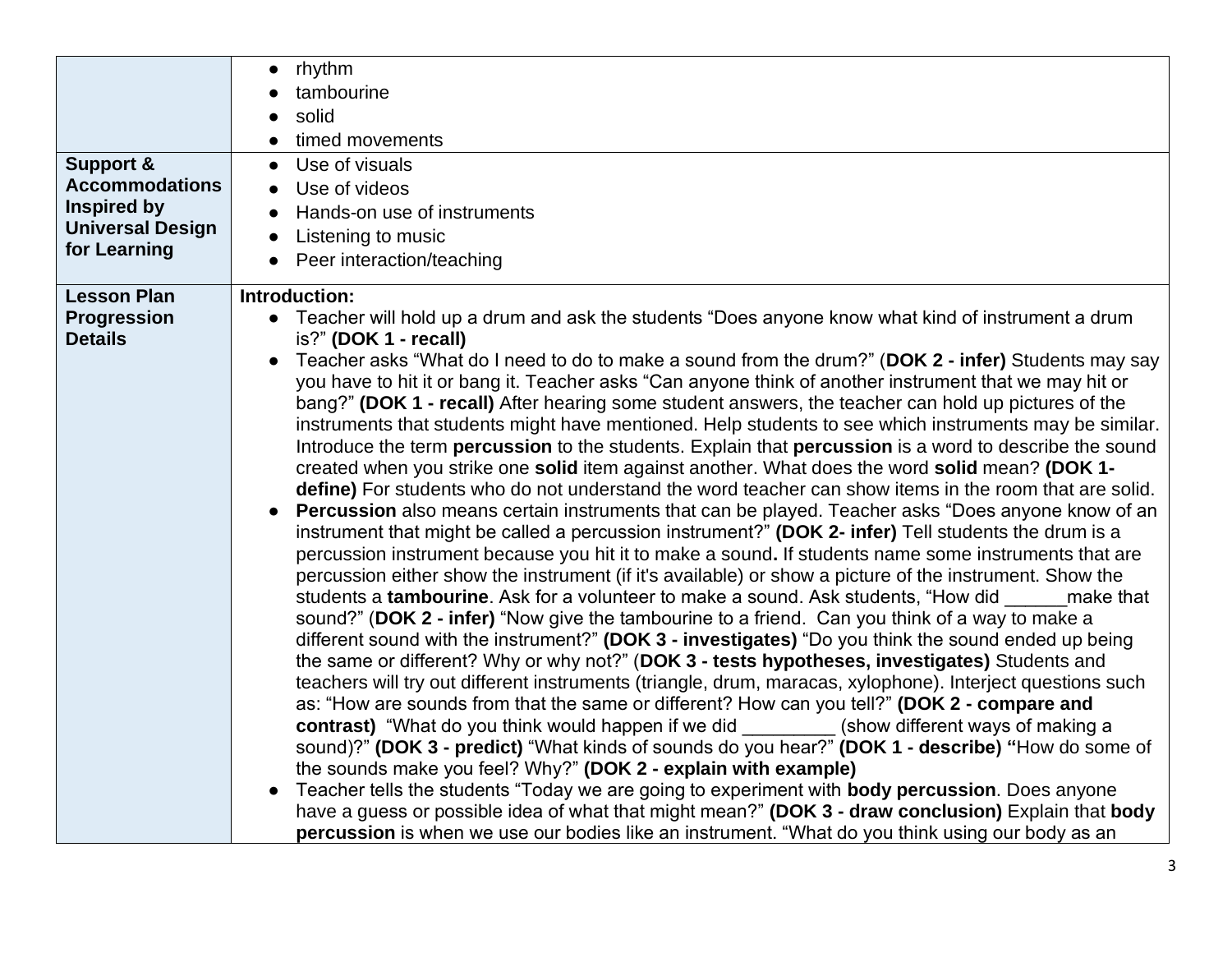instrument might look like? **(DOK 2 - infer)** What makes you think that is what it would look like?" **(DOK 3 - reasoning).**

Examples:

- Teacher provides examples of **body percussion** and will play part of a video called [My Body Makes](https://youtu.be/quCL8DL7nu8)  [Music](https://youtu.be/quCL8DL7nu8) to help students "see" what body percussion looks like.After watching the video, have students turn and talk with a friend about the video. What did they like? Dislike? What did they notice? Which body percussion sound was their favorite? **(DOK 1 - recall and DOK 2 - categorize/explain)** What parts of the bodies were used to make sounds? **DOK 1 - remember)** Ask students to define the word **percussion.** Ask students to identify **body percussion**. Teacher will ask students to describe what body part was used to hit against which other (**solid**) body part **(DOK 1 and 2 - remember and explain with examples).**
- Teacher will say "Now we are going to experiment with making sounds using only our bodies." Teacher gives students ground rules such as: be gentle, touch only feet, thighs, stomach, chest, head, hands to create music with their own bodies**.** Teacher will demonstrate by crossing arms and patting her shoulders one time: "See how I gently patted my shoulders. What kind of sound did I make?" **(DOK 1 recall) "**Was it hard to hear or easy to hear?" **(DOK 1 - remember)** Students will probably say they couldn't really hear anything. "What could I do to make the sound so you could hear it?" **(DOK 2 - infer)**  (Teacher is trying to have the students understand that putting together several sounds, or tapping more than one time makes it easier to hear.) "Let's try out some of your suggestions." Teacher will have the student who gave a suggestion try it out to see if the rest of the class could hear it? **(DOK 3 - test hypothesis)**
- Have children watch part of [Body Percussion Warm-Up](https://youtu.be/zsXOehynKJ8) Could you hear the different sounds better when one person was doing it or when several people were doing it? **(DOK 2 - compare/contrast)** Why do you think that happens? **(DOK 3 - reason with evidence)**

Experiment:

- Teacher will say to the students "Now I want you to try making a sound with your body. Remember to be gentle! Don't forget you can use your feet and hands." Students will share with the class the sound(s) they created. **(DOK 4 - design, create)** "Why did you make that choice?" **(DOK 3 - justify)** Have peers comment. Write choice on the board. Teacher will create a simple drawing of any child's sound/action if no other picture is available. Teacher will ask the student to approve/OK the created picture. (Teacher will record on a data sheet which students were able to create their own sound/action.)
- Teacher will have a bank of pictures of possible student actions (ex. child clapping hands, slapping knees, snapping fingers, tapping toes). As the teacher points to each picture, students will try the action/sound. Do this as a group. (See appendix for pictorial resources.) Teacher will check off on the data sheet the students who were able to imitate one sound/action.)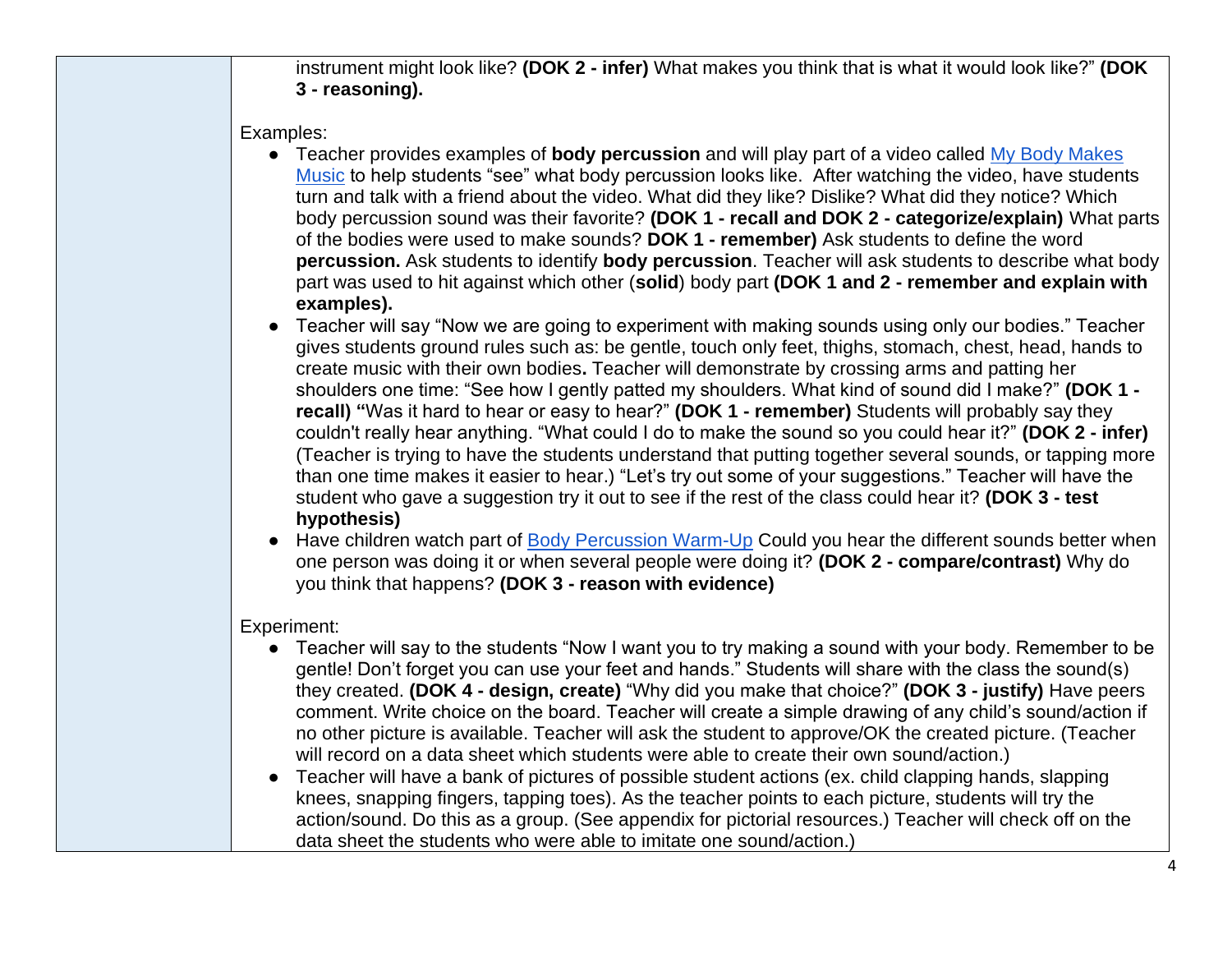| Teacher will say to the students "Let's take the percussion sounds that we created and make a pattern.<br>What is a pattern?" (DOK 1 - remember) "Yes, something that repeats." Teacher does her/his/their<br>movement/sound again and asks the children to mimic. "Now let's add sound to my sound. It will<br>repeat my sound, sound, my sound sound. What did you notice?" (DOK 2 - explain) "When<br>it repeated we made $a \_$ (pattern)." On the board teacher will place the picture cards in order of<br>how the pattern was created (ex. teacher stomped feet and child snapped fingers, so on the board<br>teacher will put up the pictures stomp, snap, stomp, snap.) Next, the whole class will try to do this as a<br>group. (Teacher will record data on a sheet, the students who were able to imitate a two-sound/action<br>pattern.)<br>Teacher will say to the students "Let's add another <b>body percussion</b> action to the board." Pick a<br>student to add a sound/action. "Why did you choose that sound/action?" (DOK 2 - explain) Teacher will<br>place the picture cards on board for all to see. Teacher and two students will demonstrate the created<br>pattern and then the class will join in. (Teacher will record data on the sheet which students could follow<br>a three-sound/action pattern.) Teacher will then ask students to help arrange the picture cue cards to<br>create different patterns which the class will do.<br>Students will end the activity by watching a video of Ollie from Beat Goes On. The teacher will tell the<br>$\bullet$<br>students that they are just like the kids in the video! Students can try to join in with the children on the<br>video.<br>Reflect: |
|-----------------------------------------------------------------------------------------------------------------------------------------------------------------------------------------------------------------------------------------------------------------------------------------------------------------------------------------------------------------------------------------------------------------------------------------------------------------------------------------------------------------------------------------------------------------------------------------------------------------------------------------------------------------------------------------------------------------------------------------------------------------------------------------------------------------------------------------------------------------------------------------------------------------------------------------------------------------------------------------------------------------------------------------------------------------------------------------------------------------------------------------------------------------------------------------------------------------------------------------------------------------------------------------------------------------------------------------------------------------------------------------------------------------------------------------------------------------------------------------------------------------------------------------------------------------------------------------------------------------------------------------------------------------------------------------------------------------------------------|
| To transition from this activity to the next, the teacher will ask each student one at a time to name one<br>$\bullet$<br>thing that they really enjoyed in the activity and why, and/or one thing they didn't like. Students will then<br>give an example of a body percussion sound/action. (DOK 3 - support with examples, and DOK 4 -<br>create) The teacher will do this until all students have transitioned. (To make the transition faster, both<br>teachers, if more than one is present for the lesson, will call on students.)                                                                                                                                                                                                                                                                                                                                                                                                                                                                                                                                                                                                                                                                                                                                                                                                                                                                                                                                                                                                                                                                                                                                                                                         |
| Day 2                                                                                                                                                                                                                                                                                                                                                                                                                                                                                                                                                                                                                                                                                                                                                                                                                                                                                                                                                                                                                                                                                                                                                                                                                                                                                                                                                                                                                                                                                                                                                                                                                                                                                                                             |
| The teacher will review from the lesson the day before. Students will be asked what percussion and<br>what body percussion are (DOK 1- recall and reproduction). "Does anyone remember what body<br>percussion sound you made yesterday?" (DOK 1-recall) "Today we are going to learn more about<br>putting all of our body percussion sounds together to create music."<br>The teacher will place the students in a circle and say "You must be a very, very good listener for this<br>activity. We're going to start with (Josephine), and she is going to make a sound of her choice. It can be<br>the sound she came up with yesterday or her favorite sound. Then we're going to pass it around the                                                                                                                                                                                                                                                                                                                                                                                                                                                                                                                                                                                                                                                                                                                                                                                                                                                                                                                                                                                                                          |

circle and back to (Josephine). Then, we will give the next person a chance to choose their percussion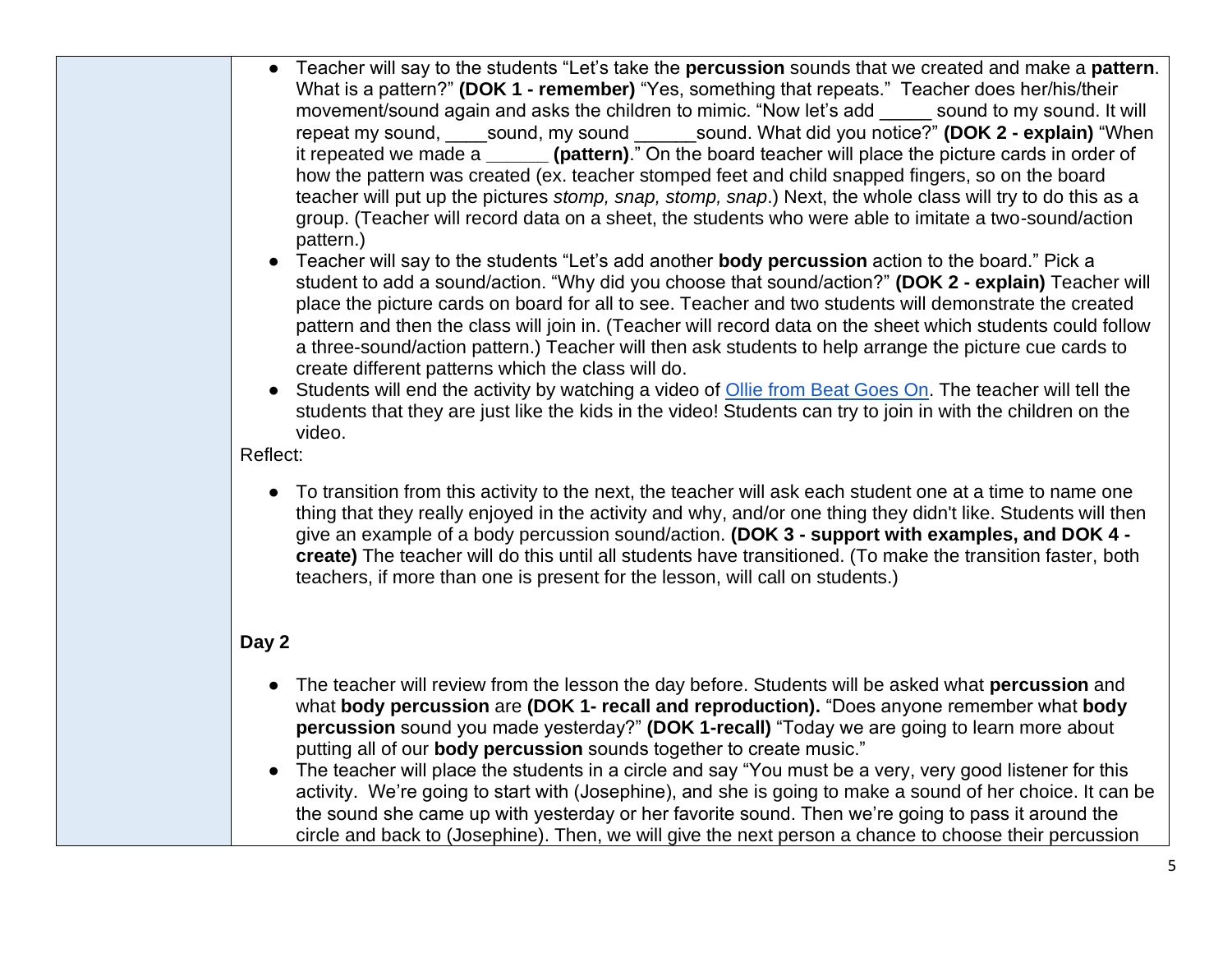|                  | sound and we will all try it and pass it along." Repeat until every student has had a chance to contribute<br>to the circle.                                                                      |  |  |  |
|------------------|---------------------------------------------------------------------------------------------------------------------------------------------------------------------------------------------------|--|--|--|
|                  | • The teacher will say to the students "We are going to watch a video on students working together to                                                                                             |  |  |  |
|                  | combine their sounds together."                                                                                                                                                                   |  |  |  |
|                  | Watch the video The Percussion Show. Teacher will ask students "What did you hear? What did you                                                                                                   |  |  |  |
|                  | see?" (DOK 1 - remember) "What did you like? Dislike and why?" (DOK 3 - reasoning) "All of the<br>people together made up a rhythm or pattern with their different body percussion sound/actions. |  |  |  |
|                  | Sometimes the rhythm can describe the timed movements that the people made. Can anyone explain                                                                                                    |  |  |  |
|                  | what I mean by timed movements?" (This may be high above some students, however teachers can                                                                                                      |  |  |  |
|                  | introduce the concept by giving live examples or referring back to the video.) Timed movements means                                                                                              |  |  |  |
|                  | that all the people have a certain time to add their sounds to make a rhythmic music piece. "What else                                                                                            |  |  |  |
|                  | did the people in the video do?" (DOK 1 - recall and DOK 2 - explain with examples). Point out that                                                                                               |  |  |  |
|                  | the body percussion sounds became like a dance piece. The people were moving around as they<br>made their sounds.                                                                                 |  |  |  |
|                  | The teacher will say to the students "We are going to try and add some more of our sounds together.                                                                                               |  |  |  |
|                  | Let's choose several sounds and make our own body percussion dance." Students will vote on at least                                                                                               |  |  |  |
|                  | five movements to create our rhythmic dance. The teacher can help students decide how many times to                                                                                               |  |  |  |
|                  | repeat a sound and the order of the sounds.                                                                                                                                                       |  |  |  |
|                  |                                                                                                                                                                                                   |  |  |  |
|                  | The students' final product will be recorded.                                                                                                                                                     |  |  |  |
| <b>Resources</b> | Meandgusshow. (2011, June 28). My Body Makes Music! (Sing-A-Long for Children). Youtube.                                                                                                          |  |  |  |
|                  | https://youtube/quCL8DL7nu8                                                                                                                                                                       |  |  |  |
|                  |                                                                                                                                                                                                   |  |  |  |
|                  | Pass the Sound. (2017, November 9). Body Percussion_Warm Up #12. Youtube.                                                                                                                         |  |  |  |
|                  | https://m.youtube.com/watch?feature=youtu.be&v=zsXOehynKJ8                                                                                                                                        |  |  |  |
|                  | The Percussion Show. (2012, October 12). THE PERCUSSION SHOW Presents: Body Percussion. Youtube.                                                                                                  |  |  |  |
|                  | https://youtu.be/sb-2VsE2y-U                                                                                                                                                                      |  |  |  |
|                  | Rutgers Today. (2014, September 26). Body Percussion Class Finds Rhythm at Rutgers. Youtube.                                                                                                      |  |  |  |
|                  | https://youtu.be/J2GYnSWsxZc(for teacher use)                                                                                                                                                     |  |  |  |
|                  |                                                                                                                                                                                                   |  |  |  |
|                  | Tunmer, Ollie. (2015, August 19). Ollie from 'Beat Goes On' teaching Body Percussion on CBeebies' 'Let's Go<br>Club!' Youtube. https://youtu.be/sW2DY1Opgrl                                       |  |  |  |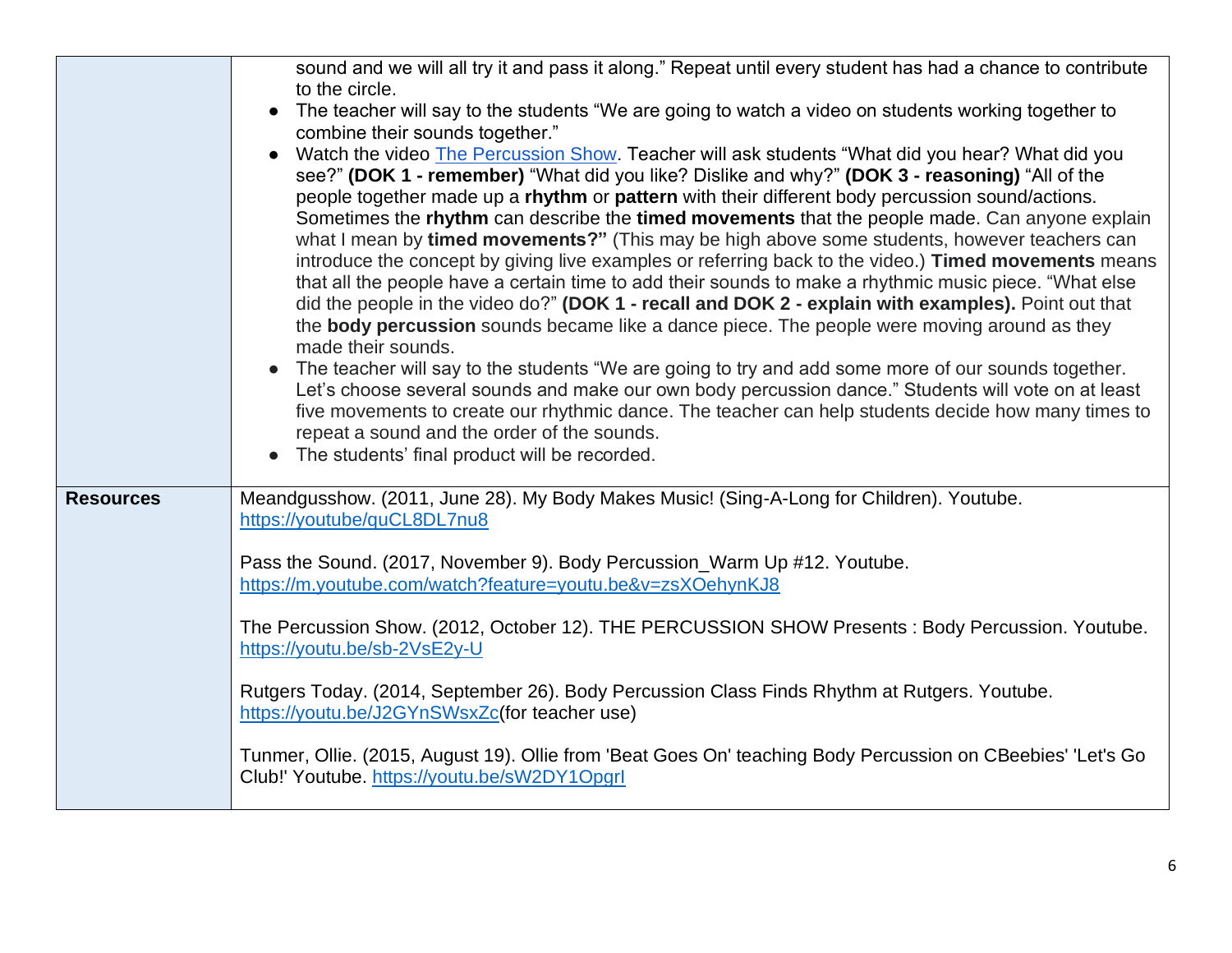| <b>Appendix</b> | Examples of pictures to show children: You will need to create your own cards or search online.<br>(examples: slap, stomp, clap, snap, tap, etc.)<br><b>Body Percussion</b> |                                      |                            |                            |                             |                                                                                                                  |  |
|-----------------|-----------------------------------------------------------------------------------------------------------------------------------------------------------------------------|--------------------------------------|----------------------------|----------------------------|-----------------------------|------------------------------------------------------------------------------------------------------------------|--|
|                 | Glap                                                                                                                                                                        | <b>Sample Data Collection Sheet:</b> | Pat<br>Snap                |                            | Stomp                       |                                                                                                                  |  |
|                 | <b>Student</b><br>Name                                                                                                                                                      | Imitate 1<br>sound/actions           | Imitate 2<br>sound/actions | Imitate 3<br>sound/actions | Created own<br>sound/action | <b>Additional Notes</b><br>(Degree of<br>difficulty/ease,<br>understanding or<br>assistance required<br>$etc.$ ) |  |
|                 |                                                                                                                                                                             |                                      |                            |                            |                             |                                                                                                                  |  |
|                 |                                                                                                                                                                             |                                      |                            |                            |                             |                                                                                                                  |  |